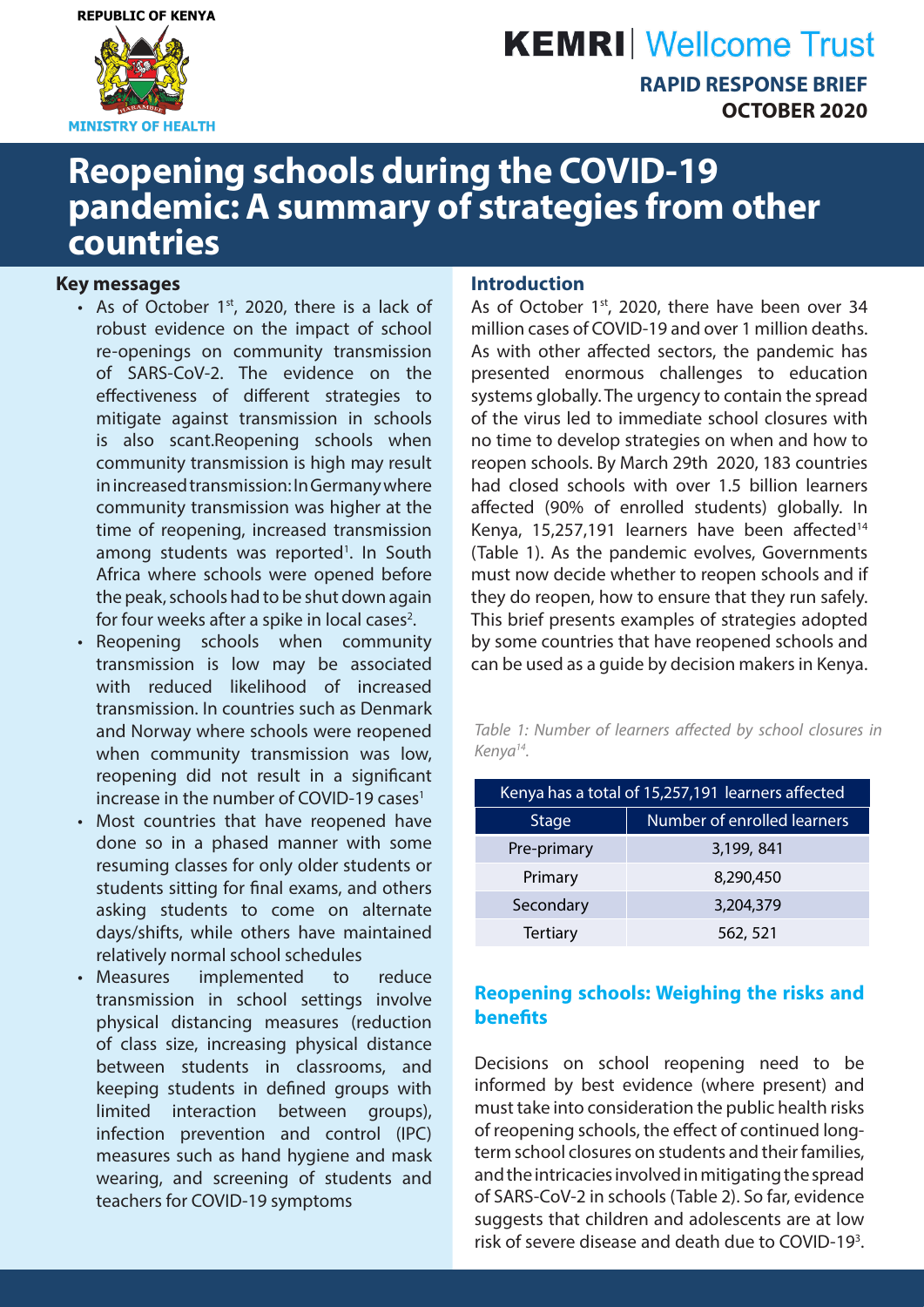In addition, school children may play a relatively small role in the transmission of coronaviruses<sup>4-6</sup>. However, there is little evidence on the role of schools in contributing to transmission and even less on mitigation strategies that are effective in school settings. Given this uncertainty, it may be useful to learn from other countries that have reopened schools and explore the guidelines that they have put in place to ensure safety and limit transmission.

*Table 2: The benefits and risks involved in reopening schools*

| <b>BENEFITS</b>                                                                                                                                                                                                                                                                                                                                                                                                                                                                                                                                                                                          | <b>RISKS</b>                                                                                                                                                                                                                                                                                                                                                                                                                                                          |
|----------------------------------------------------------------------------------------------------------------------------------------------------------------------------------------------------------------------------------------------------------------------------------------------------------------------------------------------------------------------------------------------------------------------------------------------------------------------------------------------------------------------------------------------------------------------------------------------------------|-----------------------------------------------------------------------------------------------------------------------------------------------------------------------------------------------------------------------------------------------------------------------------------------------------------------------------------------------------------------------------------------------------------------------------------------------------------------------|
| Students receive the essential educational,<br>developmental and social benefits of being in<br>school<br>Reduce school dropout rates, especially for<br>٠<br>girls<br>Children who depend on school meals for<br>٠<br>nutrition will have access to regular meals<br>Inequities between students that have been<br>٠<br>further exacerbated will be addressed<br>Caretakers/guardians can resume work<br>٠<br>Children are at a lower risk of developing<br>٠<br>severe disease<br>Schools going reduces early pregnancies and<br>٠<br>other forms of physical and sexual abuse for<br>adolescent girls | Risk of infection to students, teachers, family<br>and eventually community spread of COVID-19<br>Reopening requires immense resources to put<br>in place infection prevention and control<br>measures e.g. purchasing of masks, installing<br><b>WASH</b> facilities<br>Parents/Guardians refuse to take children back<br>to school as they feel there's still a risk<br>Teacher shortages may be curtail reopening<br>$\bullet$<br>with new social distancing rules |

## **Summary of COVID-19 school reopening strategies**

Many countries have begun reopening schools using a variety of strategies (Table 4) at different stages of the pandemic (Figure 1). These strategies broadly include physical distancing measures such as phased reopening and reduced class sizes, infection prevention and control measures such as mask wearing, and hand washing and screening as summarized in Table 3.

*Table 3: A summary of the different strategies used for school reopening*

| <b>Objective</b>                    | <b>Approach</b>                                                                                                                                                                                                                                                                                                                                                                                                                                                      |
|-------------------------------------|----------------------------------------------------------------------------------------------------------------------------------------------------------------------------------------------------------------------------------------------------------------------------------------------------------------------------------------------------------------------------------------------------------------------------------------------------------------------|
| Physical distancing                 | <b>Phased reopening (Cameroon, South Africa, Botswana)</b><br><b>Staggered start times/shifts</b> (Botswana, Germany, Belgium)<br><b>Reduced class sizes</b> (Cameroon, Thailand, China)<br>Desks set 1m apart (Vietnam, Denmark, South Africa, Benin)<br><b>Children put in bubbles/groups (Denmark)</b><br><b>Mealtimes regulated (China, Norway)</b><br><b>Different routes to/from class (Cameroon)</b><br>Dividers/partitions between students in class (China) |
| Infection prevention and<br>control | Mask wearing (Mandatory in most countries (age of children required to<br>wear masks varies in different countries)<br>Handwashing facilities, sanitizers made available (All countries)<br><b>Regular disinfecting of schools (All countries)</b>                                                                                                                                                                                                                   |
| Screening                           | Temperature screening at entrance (All countries)<br><b>Symptoms screening at entrance</b><br>Testing in some countries (Benin, Germany)                                                                                                                                                                                                                                                                                                                             |

2  $\overline{\phantom{0}}$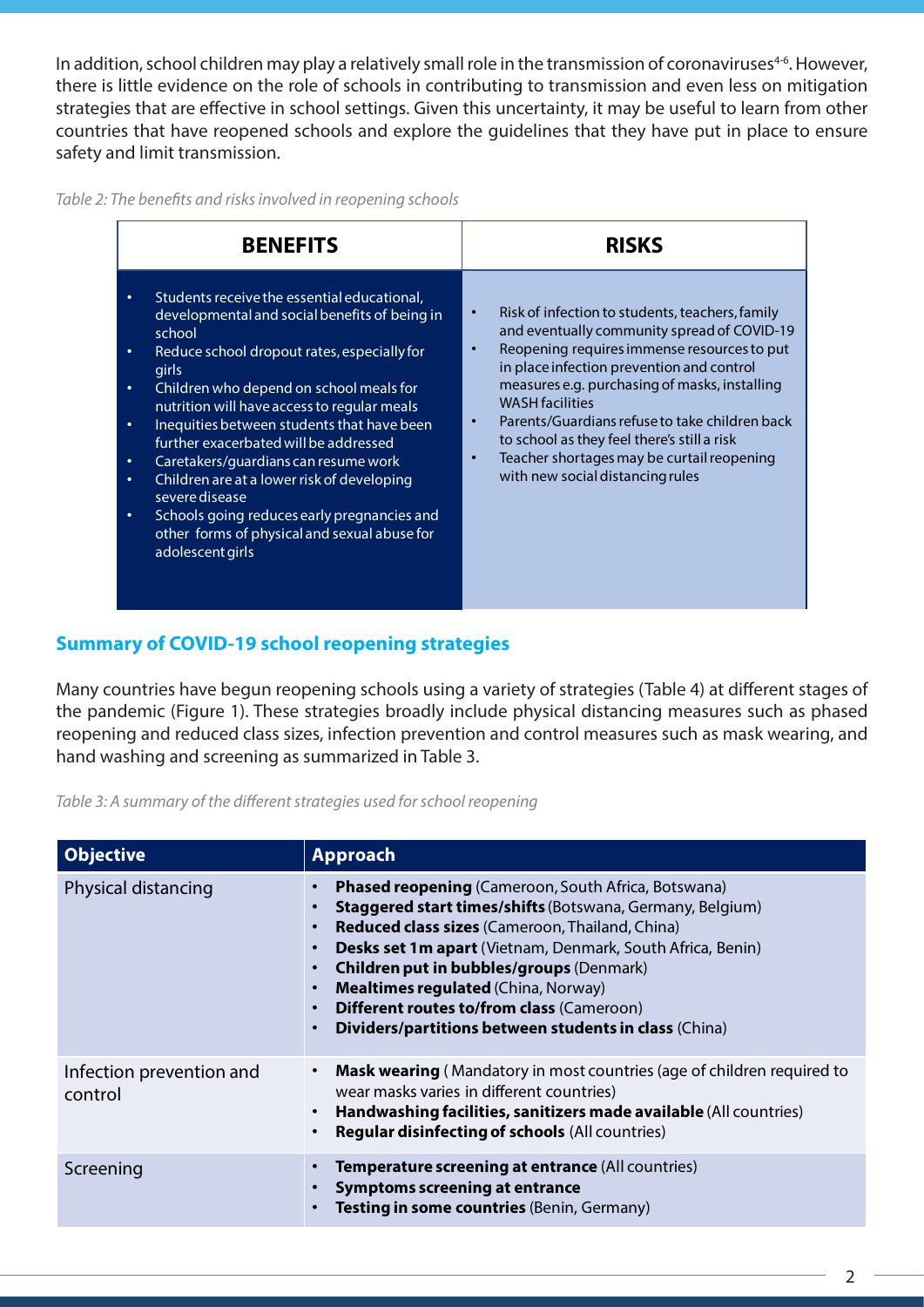|                  | Date re-opening                                                            | Phased/Nation                        |                                                                                                                         |                           | <b>Screening of</b><br>students and or                       |                                                                                                             | Physical distancing/other                                                                                                                                                   |                              |
|------------------|----------------------------------------------------------------------------|--------------------------------------|-------------------------------------------------------------------------------------------------------------------------|---------------------------|--------------------------------------------------------------|-------------------------------------------------------------------------------------------------------------|-----------------------------------------------------------------------------------------------------------------------------------------------------------------------------|------------------------------|
| Country          | process begun                                                              |                                      | al reopening?   Who goes to school?                                                                                     | <b>PPE</b>                | Staff?                                                       | <b>WASH measures?</b>                                                                                       | measures                                                                                                                                                                    | Number of cases at reopening |
| Benin            | Since May 11                                                               | Phased                               | 2nd year middle course,<br>middle and high school<br>students only                                                      | Masks<br>mandatory        | Teachers were mass<br>screening                              | tested; Temperature Hand-washing facilities<br>made available                                               | Benches to observe the one-<br>meter rule                                                                                                                                   | 319                          |
| Botswana         | Since June 2; September<br>$\mathbf 1$                                     | Phased                               | Forms 3 and 5 and year<br>7 opened (completing<br>classes). All other non-<br>completing classes<br>resumed September 1 | Masks<br>mandatory        | Temperature<br>screening at entry                            | Hand-washing facilities<br>installed; building<br>additional toilets.                                       | Physical distancing in<br>classrooms and during meal<br>times; school periods shortened;<br>Morning and afternoon shifts                                                    | 40                           |
| Cameroon         | Since June 1                                                               | Phased                               | Only exam years<br>returned                                                                                             | Masks<br>mandatory        | Students and<br>teachers tested:<br>temperature<br>screening | Schools that lack<br>for; Schools<br>week                                                                   | water will be provided  Not more than 24 pupils will be<br>allowed in a classroom and only<br>disinfected 3 times a one pupil per bench; designated<br>routes to classrooms | 6397                         |
| Cote<br>d'Ivoire | Since May 25                                                               | Abidjan                              | preschool, primary,<br>Phased; Greater secondary and higher<br>education                                                | Masks<br>mandatory        | Temperature<br>screening at entry                            | Hand-washing facilities<br>and sanitizer gels<br>made available                                             | One student per desk                                                                                                                                                        | 2423                         |
| South<br>Africa  | Since June 8                                                               | Phased                               | June 8: grade 7 and 12<br>only; July 7: grade 6<br>and 11; Aug 24: All<br>classes                                       | Masks<br>mandatory        | Temperature/sympto<br>m screening at entry                   | Hand-washing facilities<br>and sanitizer gels<br>made available; all<br>surfaces cleaned<br>before school   | Physical distancing of 1.5 metres<br>within schhols; schools operate<br>at 50% of capacity                                                                                  | 48285                        |
| <b>Thailand</b>  | Since July 1                                                               | National<br>reopening                | All students                                                                                                            | Masks<br>mandatory        | Temperature<br>screening at entry                            | Hand-washing facilities<br>and sanitizer gels<br>made available;<br>schools surfaces<br>disinfected         | Partitioning between students in<br>classes; classes restricted to 20-<br>25 students; alternate days of<br>attendance                                                      | 3173                         |
| Vietnam          | Since May 18                                                               | National<br>reopening                | All students                                                                                                            | Masks<br>mandatory        | Temperature<br>screening at entry                            | Hand-washing facilities<br>and sanitizer gels<br>made available                                             | Physical distancing in<br>classrooms and within schools;<br>shorter school times                                                                                            | 231                          |
| China            | Since March                                                                | Phased/sub-<br>national<br>reopening | Varies                                                                                                                  | Masks<br>mandatory        | Temperature/sympto<br>m screening twice<br>daily             | Hand-washing facilities<br>and sanitizer gels<br>made available;<br>cleaning and<br>disinfecting of schools | Class size reduced; desks<br>broken up and partitioned;<br>customized school buses to<br>allow for physical distancing                                                      | 82830                        |
| South<br>Korea   | Since June 8: localized<br>shut downs due to rise in<br>cases;opened again | Initially phased;                    | Initially only high<br>seniors; eventually all<br>students                                                              | <b>Masks</b><br>mandatory | Temperature/sympto<br>m screening                            | Hand-washing facilities<br>and sanitizer gels<br>made available;<br>cleaning and<br>disinfecting of schools | Class sizes reduced; desks<br>distanced, students attend<br>school in alternate shifts                                                                                      | 11110                        |
| Denmark          | Since April 15                                                             | Phased initially                     | Children upto age 12<br>initially                                                                                       | Not required              | No temperature<br>checks                                     | and sanitizer gels<br>made available;<br>cleaning and<br>disinfecting of schools                            | Hand-washing facilities Class size reduced; children put<br>in groups of 12; staggered<br>school arrivals; desks put 2<br>meters apart; no parents allowed<br>in schools    | 6870                         |

3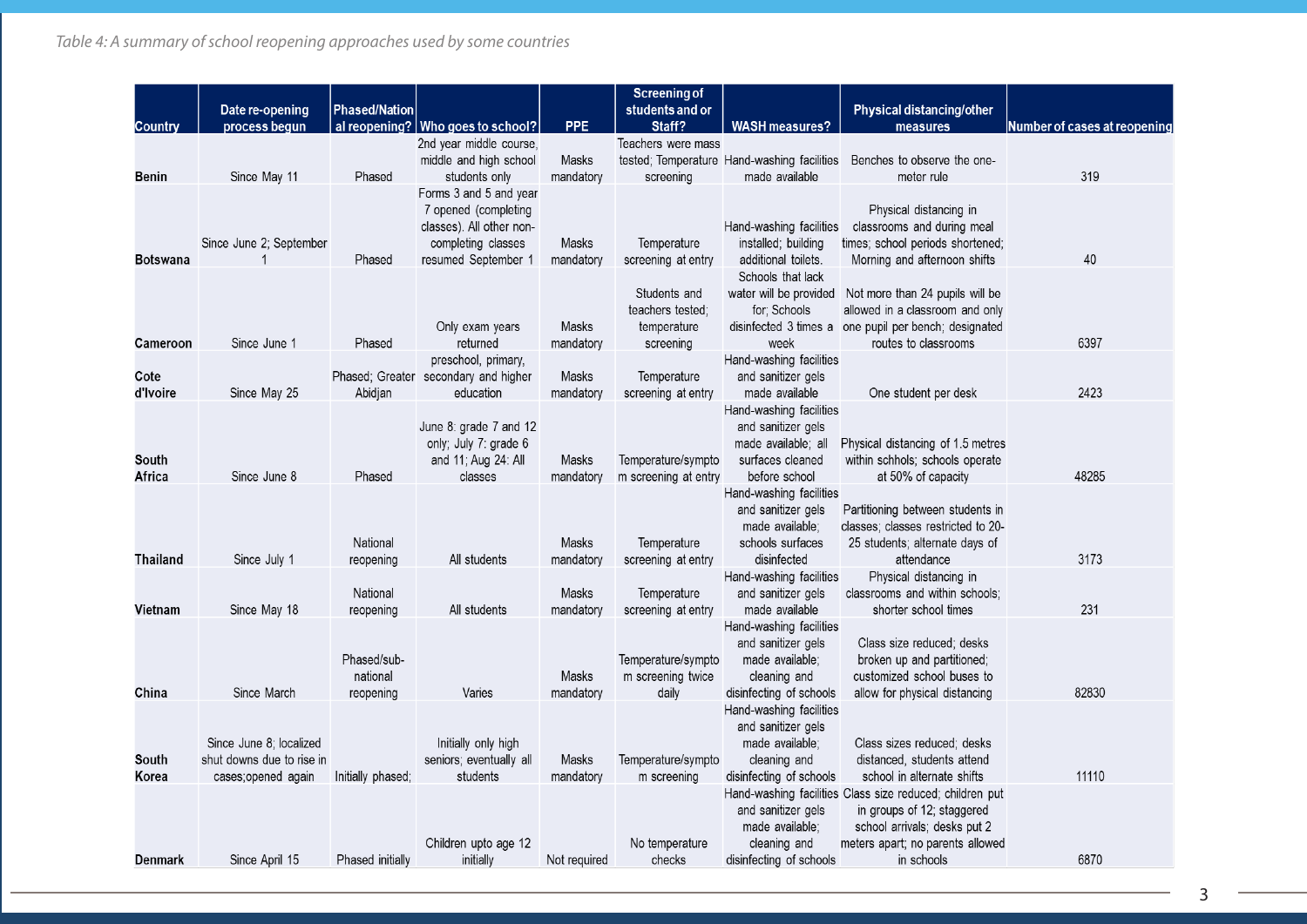

*Figure 1: The number of SARS-CoV-2 cases in the 10 countries that have reopened as summarized in Table 4 from March 10th to October 1st. The stars indicate the date of school reopening in these countries and the number of cases they each had at reopening* 

 $4 \ \overline{\phantom{1}}$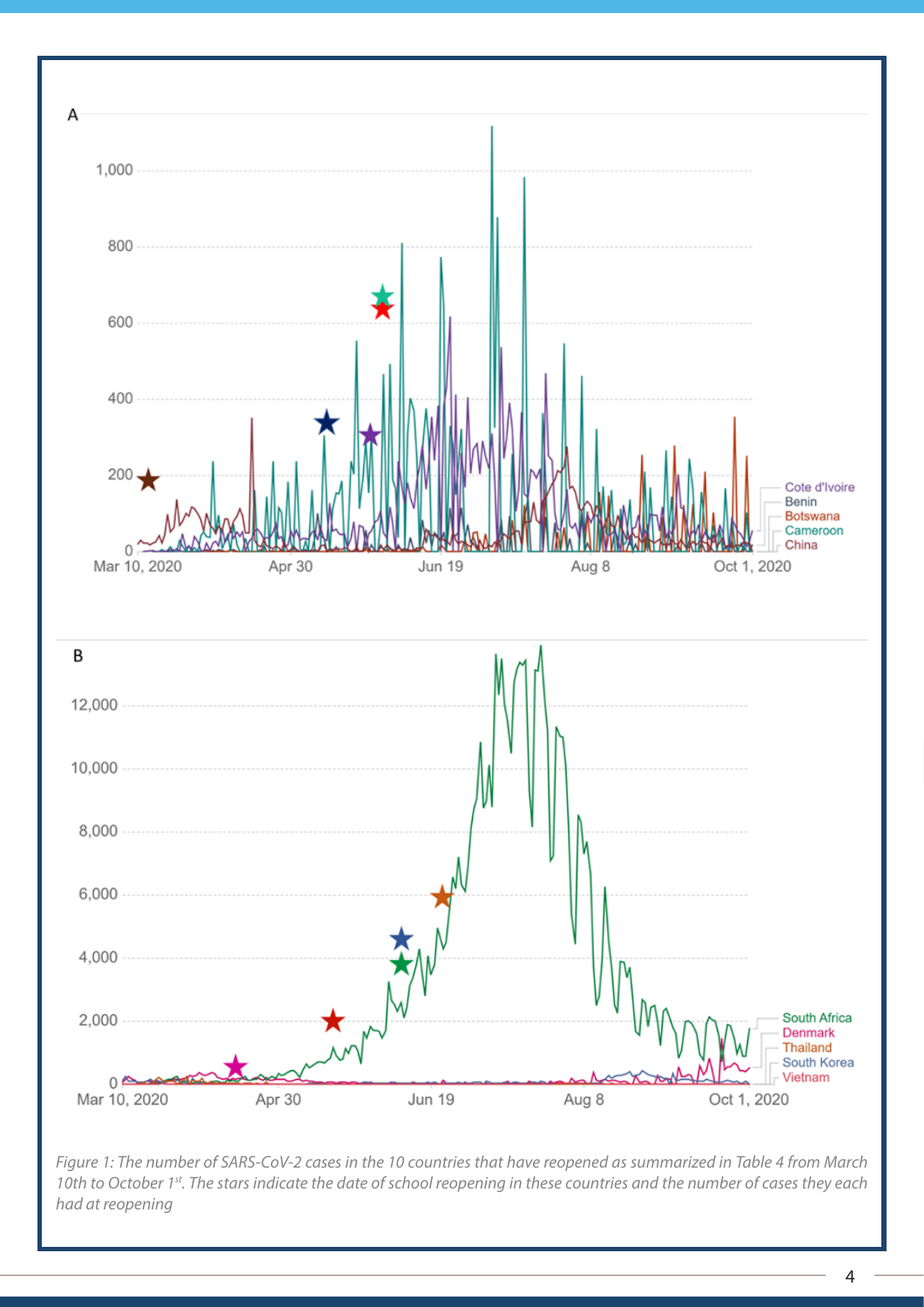## **Box 1: Israel's experience with reopening schools**

Israel's Government ordered the closure of all schools as a response to the spread of COVID-19 on 13th March 2020. After a drop in infection rates, the Government initiated phased reopening of schools on 3rd May 2020. The first to return were kindergarteners, grades 1–3 and grades 11–12 in small groups that attended classes in shifts. All students returned on 17th May 2020. The measures put in place included physical distancing within schools, frequent hand washing, daily health reports for students and staff and face masks were to be worn by students in fourth grade and higher. However, 10 days later, the first case in a high school was reported. Ultimately, more than 240 schools were closed and over 22, 520 students and staff were quarantined. By the end of the school year in June, the government reported that 977 students and staff had been infected. Israel faced some challenges in implementing physical distancing in most schools where there could be up to 38 students in one class of about 500 square feet. In addition, when a heat wave hit the country, the Government withdrew the mandatory mask order for four days. Windows in classrooms were closed to allow for air conditioning which resulted in no ventilation within classrooms. When a second case, not linked to a first case, was reported in the high school, the Government ordered the closure of the school and all its students and staff were ordered to quarantine and get tested. Eventually, 154 students and 26 staff in the school were infected. Some circumstances may have promoted the spread of COVID-19 within schools in Israel. The quick resumption for all students rather than in a gradual manner which made physical distancing difficult could have played a role. In addition, the students and staff not wearing masks plus lack of ventilation in classrooms could have contributed to the spread of the virus. Further, a lack of contract tracing infrastructure meant that outbreaks within schools could not be quickly controlled. However, it is important to note that at the same time schools were reopening, other rules were being relaxed such as opening of malls and bars. Therefore, there could be more factors in play. On August 2nd, the government announced that they would reopen schools again. This time, the plan is to first return only grade 2 and younger students and introduce a mixture of distance learning and in person classes for grade 5 and above. A contact tracing system is also being set up within the Army to allow a quick response to outbreaks.

#### **Experiences and challenges faced by countries that have reopened**

*Outbreaks in school after reopening:* The experiences of reopening have differed between countries. In Israel, it was reported that schools were the second-highest places of infection for the month of June<sup>7,8</sup>. This prompted the Israeli government to shut down schools once again and rethink their strategy. A survey of 15 countries in Europe found that in six countries, COVID-19 outbreaks in school settings were reported; in five countries, it was reported that while individual cases in pupils and/or adults had been identified, there was no evidence of secondary transmission; and in four countries there were no cases at all $30$ .

Some countries have had to shut down schools after reopening due to a rise in cases within the community. In South Africa and the Capital of Botswana, schools had to be shut down after reopening due to a rise in cases (not within schools)<sup>2</sup>. In South Korea around 250 schools near the capital Seoul were closed just a few days after they opened, after a spike of 79 cases was reported within the community31.

#### **Lessons learnt so far**

#### **1.Community transmission at the time of reopening may play a role**

Models from South Korea<sup>9</sup>, Europe<sup>30</sup> and Australia<sup>10</sup> show that schools can open safely when community transmission is low. In countries such as Denmark and Norway where schools were reopened when community transmission was low, reopening did not result in a significant increase in the number of COVID-19 cases<sup>1</sup>. In Germany where community transmission was higher at the time of reopening, increased transmission among students was reported<sup>1</sup>. In addition, spikes in local cases has led to schools being closed in some countries. In South

<u>4 5 April 2005 - Andrea State and American State and American State and American State and American State and</u>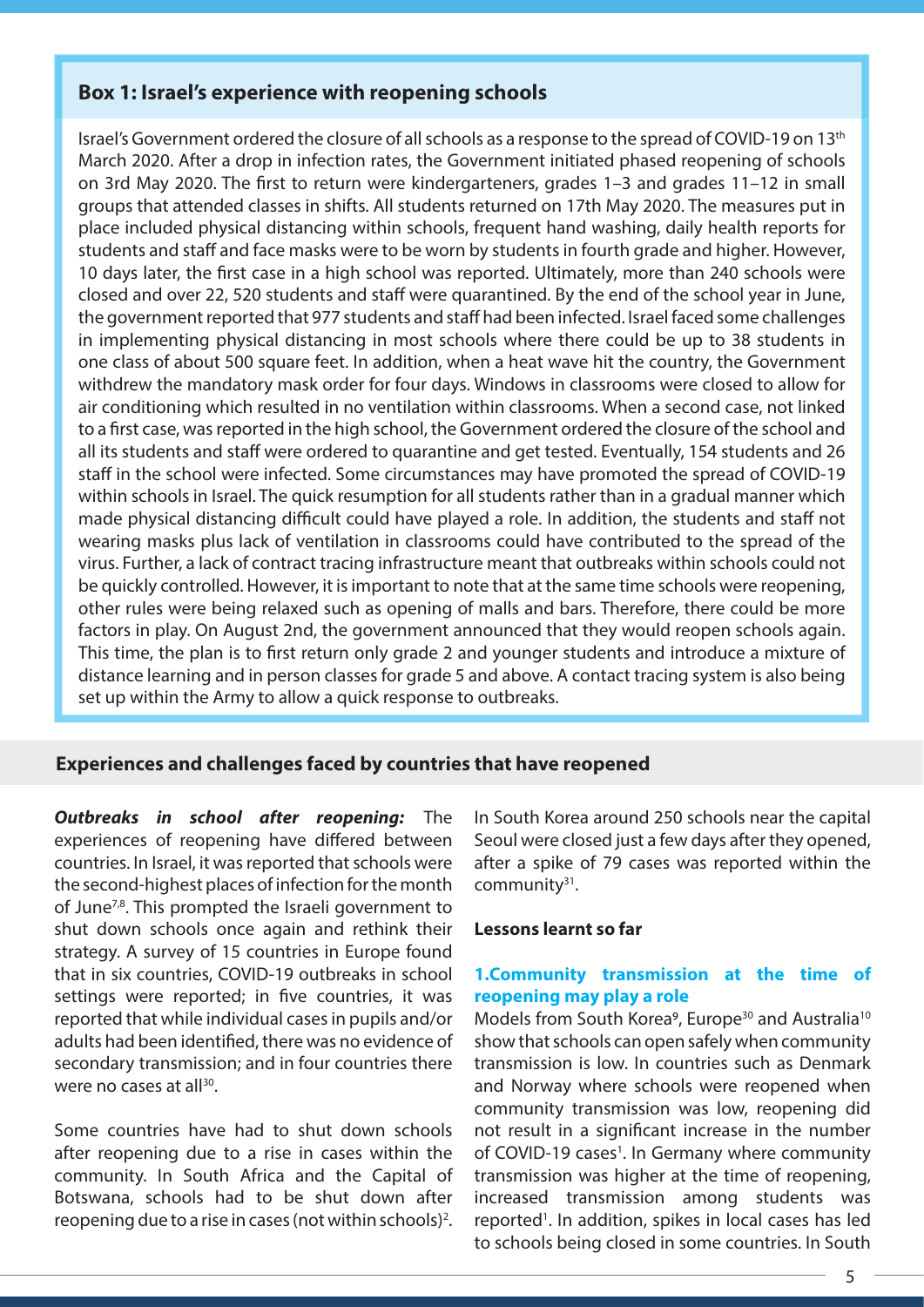Africa where schools were opened before the peak, schools had to be shut down again for four weeks after a spike in local cases<sup>2</sup>.

## **2.Physical distancing, masks and contact tracing are important**.

In Israel where more than 30 students were in one class, a large outbreak occurred. Students were in rooms that were not properly ventilated and not wearing masks. Additionally, Israel had at the time not put in place contact tracing infrastructure<sup>7,8.</sup> This led to a slow response to the outbreaks. A large school in Chile had more than 30 children in a class and were conducting parent teacher meetings had an outbreak just nine days after the country detected its first case of COVID-1911. It is also important to ensure that strong test and trace systems are in place before reopening schools. A modelling study suggests that a second COVID-19 wave could be avoided in the UK, if accompanied by a test-trace-isolate programme with sufficiently broad coverage<sup>12</sup>. Another study of 25 schools and nurseries in New South Wales, Australia found that the risk of children and staff transmitting the virus in these educational settings was very low when contact tracing and epidemic management is in place<sup>10</sup>.

#### **Implementation of infection prevention control measures**

*Temperature/symptom checks:* how temperature/ symptom checks are implemented varies between countries and between schools. In the US, some states have opted to use walk-through infrared scanners<sup>29</sup>. In Victoria state, Australia, schools are to identify the staff that carry out screening<sup>28</sup>. In a school in South Korea, students taking the school bus have their temperature taken by the bus driver. While in other countries (Thailand, Vietnam), teachers carry out temperature/symptom checks. However, the effectiveness of temperature checks for screening COVID-19 has been questioned as a significant proportion of infected individuals are asymptomatic<sup>13</sup>.

*Masks:* In countries such as Canada, Denmark, Norway, the United Kingdom, and Sweden, mask wearing is optional while in all African countries that have reopened, mask wearing is mandatory. In Germany, students can take off masks when they are seated (observing distance rules) $26, 33$ . The ages of students who are required to wear masks varies.

In France, mask wearing is required for children over 11 years old while in Spain, it's for children over 6 years old33. One barrier to mask use is availability of masks and the cost. In South Africa and Benin, the government pledged to make masks available for all students who needed them $18, 22$ . Cloth masks that are reusable lowers the cost associated with purchasing masks.

*Physical distancing:* In many schools in Africa, overcrowding is a significant challenge in implementing physical distance. To overcome this challenge, several strategies have been used. Some countries have opted for staggered/phased opening of a few classes instead of the whole school to create more space (Cameroon, South Africa, Botswana). In other countries (Botswana, Germany, Belgium), children attend classes in shifts (different days of the week). Another approach is to reduce class sizes depending on the room available (Thailand, China, Cameroon). In addition, to minimize crowding at drop off and pick up times, staggered start and end times were implemented (Botswana, Denmark). In England and Wales, parents are urged to avoid lingering with other parents after drop-offs. In most cases, student drop off or pick up are done outside the school.

*Washing and sanitation:* All reopening plans summarized here have new provisions for washing and sanitation. Of the roughly 818 million children worldwide who lack basic handwashing facilities at school, more than one third are in sub-Saharan Africa<sup>32</sup>. This means that successful reopening hinges on the ability of schools/governments to provide adequate hand washing facilities in schools. In Botswana, hand washing facilities and extra toilets were built in schools. In Cameroon, water was provided for schools that lack water while in Cote d'Ivoire, hand washing facilities and hand sanitizer were made available at school entrances.

These requirements put a significant strain on low to middle income countries that lack adequate resources. Therefore, strategies must be developed with these issues considered.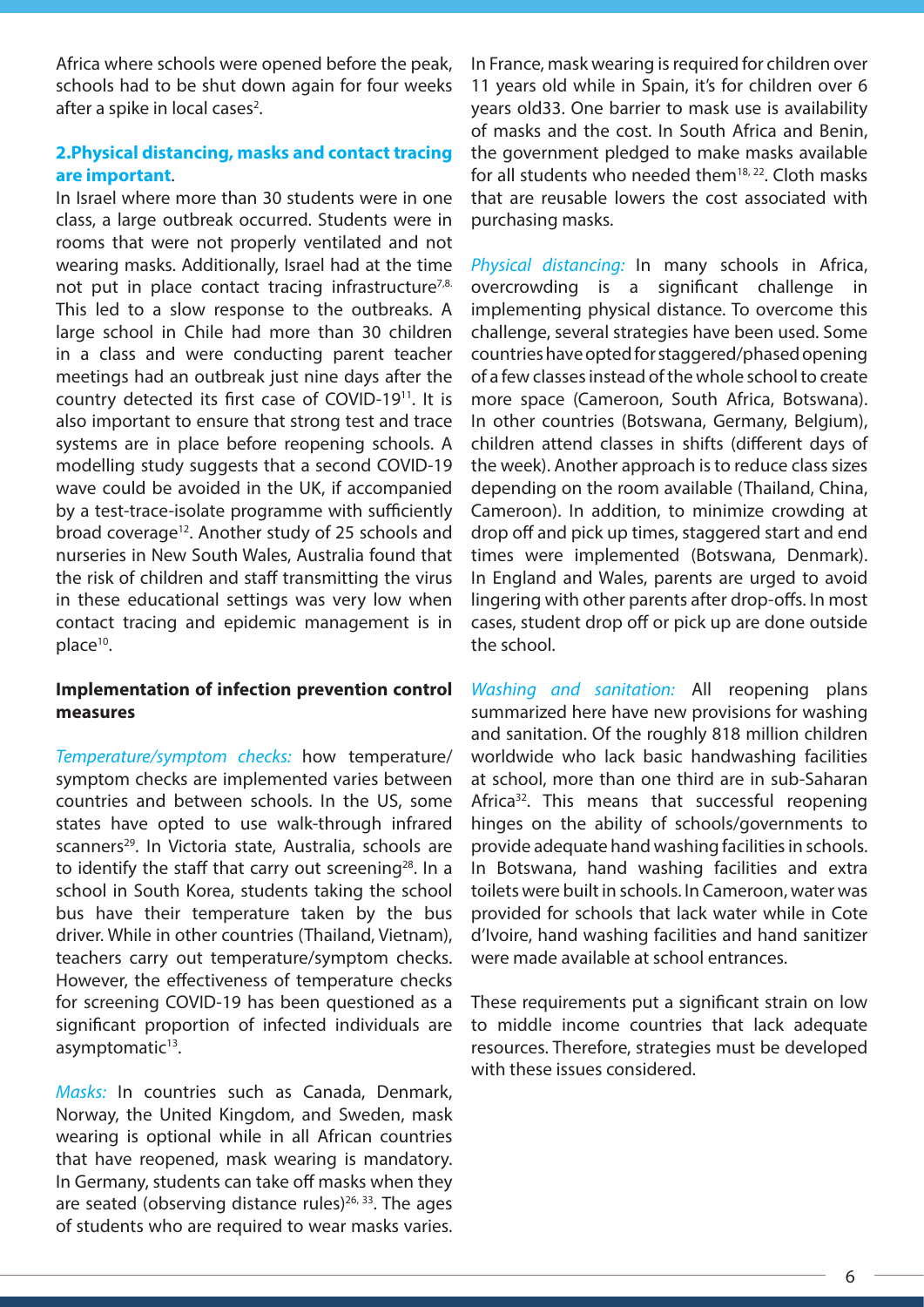## **Conclusion**

While the evidence indicates that children are less likely than adults to become severely ill from COVID-19, it is still unclear to what extent reopening of schools impacts transmission of SARS-CoV-2. The examples described here give an insight into how different reopening strategies can be implemented. The measures that have been put in place are similar in many countries. However, their feasibility differ in terms of the local spread of SARS-CoV-2 at the time of reopening, resources available to implement transmission control measures and the testing and tracing capabilities of each country. Therefore, such factors must be considered while developing a reopening strategy in Kenya. As the pandemic is constantly evolving, it is important to ensure that these strategies are constantly reviewed and that adequate surveillance systems are put in place to identify any new outbreaks in schools. It is also important to incorporate contingency measures should an outbreak occur. Finally, the goal is to provide the best learning environment for every school going child with as little risk to SARS-CoV-2 infection as possible and this requires a paradigm shift to how things were previously being done.

## **This policy brief has been prepared by the KEMRI-Wellcome Trust and Ministry of Health Evidence Synthesis team**

**Fatuma Guleid, Jacob Kazungu, Sam Akech, Joyce Wamicwe, Cosmas Mugambi, Elizabeth Nzioka, Kadondi Kasera, Alex Ndungu and Edwine Barasa**

## **References**

- 1. Stage, H. B. et al. Shut and re-open: the role of schools in the spread of COVID-19 in Europe. *arXiv preprint arXiv:2006*.14158 (2020).
- 2. Powell, A. South Africa Closes Schools For a Month as Coronavirus Cases Surge. VOA (2020).
- 3. Castagnoli, R. et al. Severe Acute Respiratory Syndrome Coronavirus 2 (SARS-CoV-2) Infection in Children and Adolescents: A Systematic Review. JAMA Pediatr **174**, 882-889, doi:10.1001/jamapediatrics.2020.1467 (2020).
- 4. Viner, R. M. et al. School closure and management practices during coronavirus outbreaks including COVID-19: a rapid systematic review. Lancet Child Adolesc Health **4**, 397-404, doi:10.1016/S2352-4642(20)30095-X (2020).
- 5. Ludvigsson, J. F. Children are unlikely to be the main drivers of the COVID-19 pandemic A systematic review. Acta Paediatrica **109,** 1525-1530, doi:10.1111/apa.15371 (2020).
- 6. Rajmil, L. Role of children in the transmission of the COVID-19 pandemic: a rapid scoping review. BMJ Paediatr Open **4**, e000722-e000722, doi:10.1136/bmjpo-2020-000722 (2020).
- 7. Stein-Zamir, C. et al. A large COVID-19 outbreak in a high school 10 days after schools' reopening, Israel, May 2020. Euro surveillance : bulletin Europeen sur les maladies transmissibles = European communicable disease bulletin **25**, 2001352, doi:10.2807/1560-7917.ES.2020.25.29.2001352 (2020).
- 8. Isabel Kershner, P. B. When Covid Subsided, Israel Reopened Its Schools. It Didn't Go Well. New York Times (2020).
- 9. Yoon, Y., Kim, K.-R., Park, H., Kim, S. y. & Kim, Y.-J. Stepwise School Opening Online and Off-line and an Impact on the Epidemiology of COVID-19 in the Pediatric Population. medRxiv, 2020.2008.2003.20165589, doi:10.1101/2020.08.03.20165589 (2020).
- 10. Macartney, K. et al. Transmission of SARS-CoV-2 in Australian educational settings: a prospective cohort study. The Lancet Child & Adolescent Health, doi:10.1016/S2352-4642(20)30251-0.
- 11. Torres, J. P. et al. SARS-CoV-2 antibody prevalence in blood in a large school community subject to a Covid-19 outbreak: a cross-sectional study. Clinical Infectious Diseases, doi:10.1093/cid/ciaa955 (2020).
- 12. Panovska-Griffiths, J. et al. Determining the optimal strategy for reopening schools, the impact of test and trace interventions, and the risk of occurrence of a second COVID-19 epidemic wave in the UK: a modelling study. The Lancet Child & Adolescent Health, doi:10.1016/S2352-4642(20)30250-9.
- 13. Gostic, K., Gomez, A. C., Mummah, R. O., Kucharski, A. J. & Lloyd-Smith, J. O. Estimated effectiveness of symptom and risk screening to prevent the spread of COVID-19. Elife **9**, e55570, doi:10.7554/eLife.55570 (2020).
- 14. Global monitoring of school closures (2020). UNESCO. (https://en.unesco.org/covid19/educationresponse)
- 15. China Ministry of Education. (2020). Guidelines on COVID-19 prevention and control in kindergartens, primary and middle schools, higher education institutes. Beijing, China: Author. (https://planipolis.iiep.unesco.org/ en/2020/guidelines-covid-19-prevention-and-controlkindergartens-primary-and-middle-schools-higher)
- 16. Denmark Ministry of Education. (2020, April 20). Vejledning for gradvis, kontrolleret genåbning af skoler og fritidsordninger [Guide for gradual, controlled reopening of schools and leisure facilities: Prevention of infection with COVID-19]. Copenhagen, Denmark: Sundhedsstyrelsen. (https://www.

<u>– September – September – September – September – September – September – September – September – September –</u>